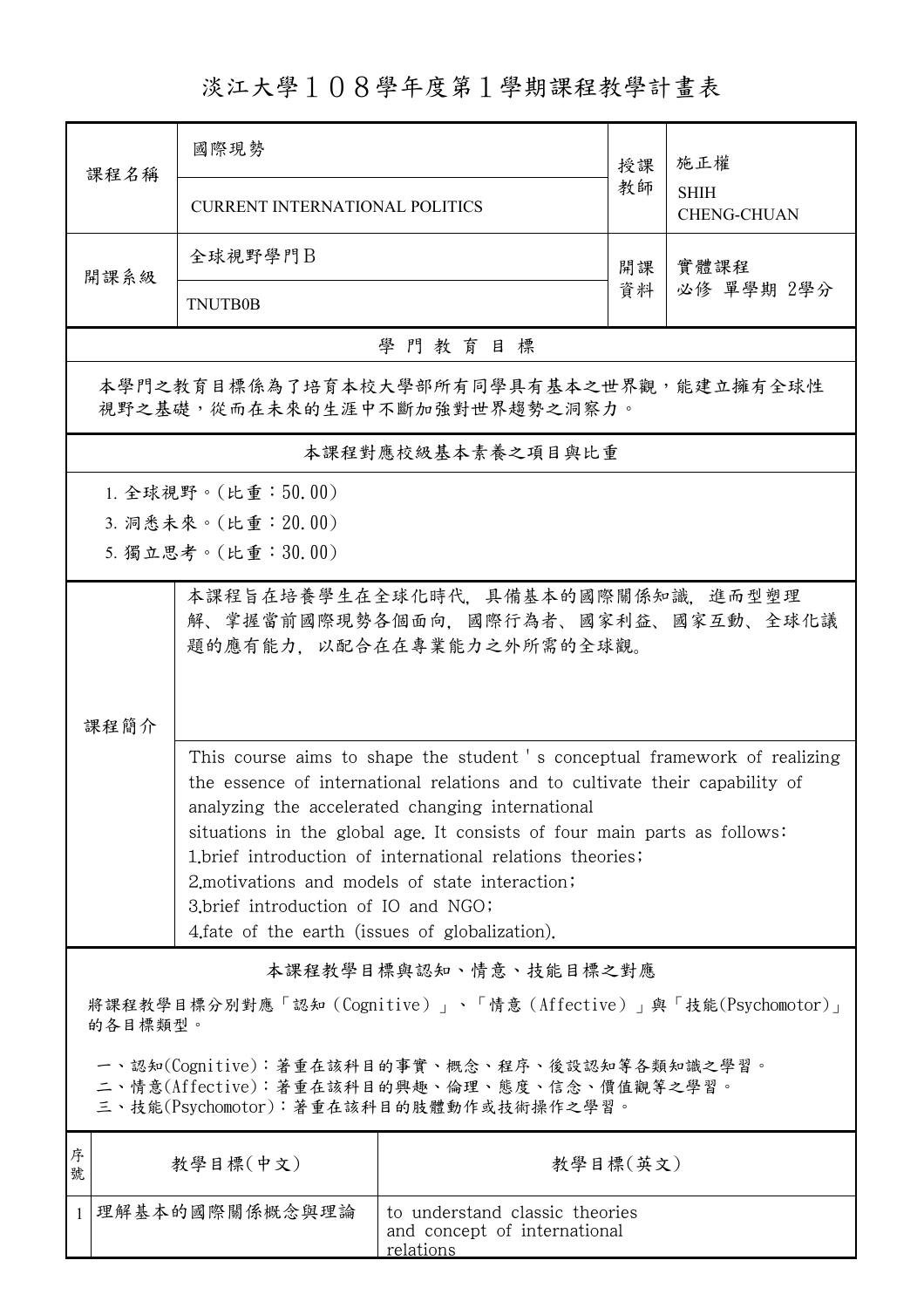| $\overline{2}$ | 培養分析國際關係問題的基本能力            |                         |            | to cultivate basic capability<br>to analyze the issues of<br>international relations |                   |  |  |  |
|----------------|----------------------------|-------------------------|------------|--------------------------------------------------------------------------------------|-------------------|--|--|--|
| $\overline{3}$ | 型塑與時俱進的全球觀                 |                         |            | to shape student 's global<br>perspective                                            |                   |  |  |  |
| 4              | 洞察世界趨勢的走向                  |                         |            | to realize the possible the world tread                                              |                   |  |  |  |
|                |                            |                         |            | 教學目標之目標類型、核心能力、基本素養教學方法與評量方式                                                         |                   |  |  |  |
| 序號             | 目標類型                       | 院、系(所)<br>核心能力          | 校級<br>基本素養 | 教學方法                                                                                 | 評量方式              |  |  |  |
| $\mathbf{1}$   | 認知                         |                         | 15         | 講述、討論                                                                                | 作業、討論(含課<br>堂、線上) |  |  |  |
| 2              | 技能                         |                         | 135        | 講述、討論                                                                                | 作業、討論(含課<br>堂、線上) |  |  |  |
| $\overline{3}$ | 認知                         |                         | 135        | 講述、討論                                                                                | 討論(含課堂、線上)        |  |  |  |
| $\overline{4}$ | 情意                         |                         | 135        | 講述、討論                                                                                | 作業、討論(含課<br>堂、線上) |  |  |  |
|                | 授課進度表                      |                         |            |                                                                                      |                   |  |  |  |
| 週次             | 日期起訖                       |                         |            | 內 容 (Subject/Topics)                                                                 | 備註                |  |  |  |
|                | $108/09/09$ ~<br>108/09/15 | 授課計畫                    |            |                                                                                      |                   |  |  |  |
| $\overline{c}$ | $108/09/16$ ~<br>108/09/22 | 國際關係的基本概念與理論            |            |                                                                                      |                   |  |  |  |
| 3              | $108/09/23$ ~<br>108/09/29 | 世界秩序的理論與實務              |            |                                                                                      |                   |  |  |  |
| 4              | $108/09/30$ ~<br>108/10/06 | 維持世界秩序的模式               |            |                                                                                      |                   |  |  |  |
| 5              | $108/10/07$ ~<br>108/10/13 | 國際體系行為者的環境分析:國際體系       |            |                                                                                      |                   |  |  |  |
| 6              | $108/10/14$ ~<br>108/10/20 | 國際體系的行為者:國家與非國家組織       |            |                                                                                      |                   |  |  |  |
| 7              | $108/10/21$ ~<br>108/10/27 | 國家行為的動因:國家權力與國家利益       |            |                                                                                      |                   |  |  |  |
| 8              | $108/10/28$ ~<br>108/11/03 |                         |            |                                                                                      |                   |  |  |  |
| 9              | $108/11/04$ ~<br>108/11/10 |                         |            |                                                                                      |                   |  |  |  |
| 10             | $108/11/11$ ~<br>108/11/17 | 期中考試週                   |            |                                                                                      |                   |  |  |  |
| 11             | $108/11/18$ ~<br>108/11/24 | 國家互動的模式:國際合作 - 功能主義     |            |                                                                                      |                   |  |  |  |
| 12             | $108/11/25$ ~<br>108/12/01 | 國家互動的模式:國際衝突 - 戰爭、恐怖主義  |            |                                                                                      |                   |  |  |  |
| 13             | $108/12/02$ ~<br>108/12/08 | 國際衝突的解決:道德、輿論途徑、司法與外交途徑 |            |                                                                                      |                   |  |  |  |
| 14             | $108/12/09$ ~<br>108/12/15 | 世界秩序的可能發展:南北問題、全球化的兩難   |            |                                                                                      |                   |  |  |  |